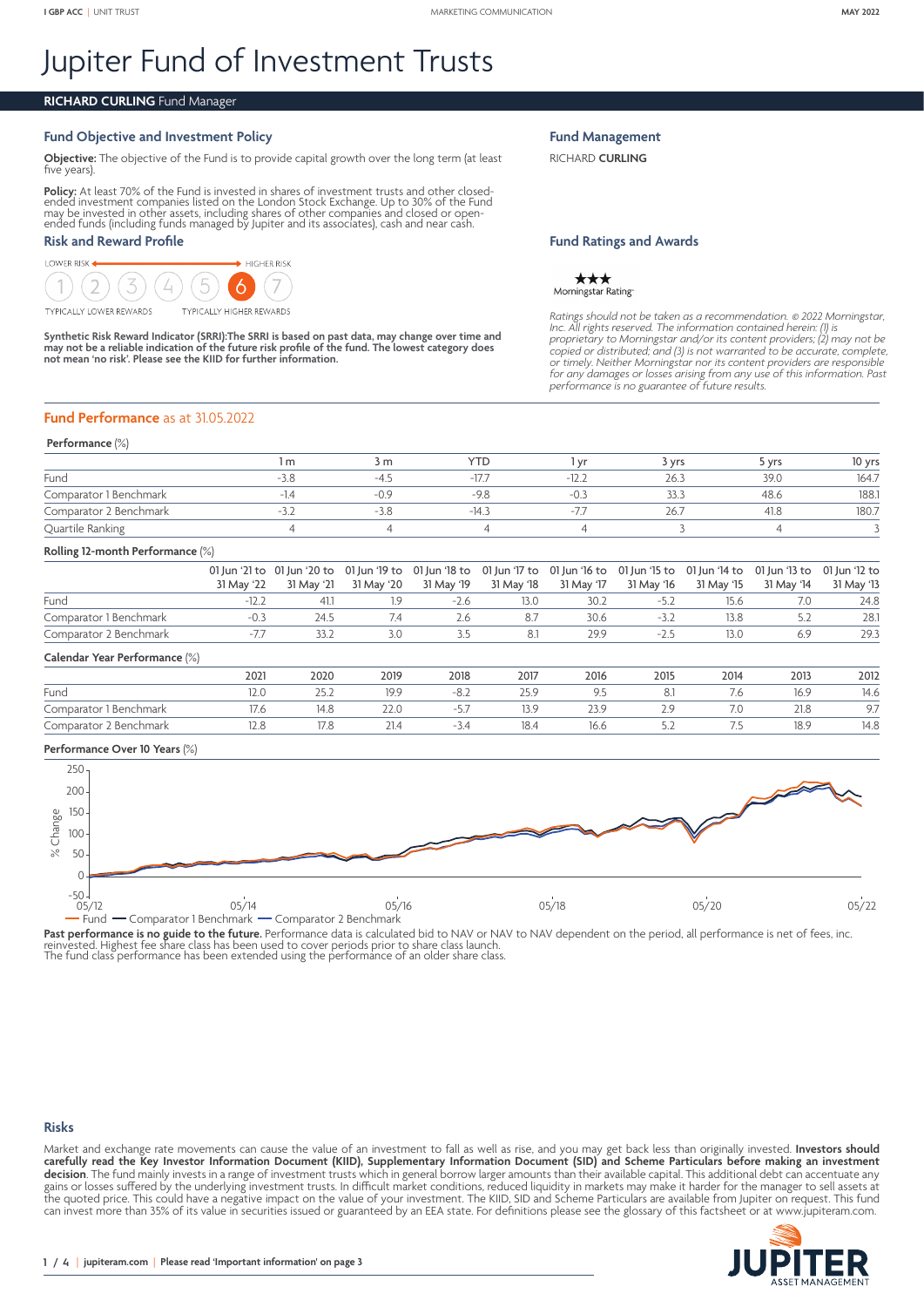#### **Fund Holdings** as at 31.05.2022

**Top Ten Holdings** (% of net assets)

| Scottish Mortgage                      | 5.5  |
|----------------------------------------|------|
| Pershing Square Holdings               | 5.4  |
| Henderson Smaller Companies            | 3.4  |
| Monks Investment Trust                 | 3.3  |
| Literacy Capital                       | 3.1  |
| Hipgnosis Songs Fund                   | 3.1  |
| TR Property                            | 3.0  |
| <b>Herald Investment Trust</b>         | 3.0  |
| Worldwide Healthcare Trust             | 79   |
| JP Morgan Emerging Markets Investments | 29   |
| Total                                  | 35.6 |

# **Charges and Codes**

| <b>Share Class</b> | <b>Income Distribution</b><br>Policy | <b>ISIN</b>                      | Bloomberg         | <b>Initial Charge</b><br>(max.) | Ongoing<br>Charges Figure | Annual<br>Management<br>Charge (max.) | Minimum Initial<br>Investment | Minimum Top<br>Up Investment |
|--------------------|--------------------------------------|----------------------------------|-------------------|---------------------------------|---------------------------|---------------------------------------|-------------------------------|------------------------------|
| I GBP ACC          | Accumulation                         | GB00B6R1VR15                     | <b>JUPFTIA LN</b> | $0.00\%$                        | 0.99%                     | 0.75%                                 | GBP 1,000,000                 | GBP 50.000                   |
| L GBP INC          |                                      | Semi-Annual paid outGB0004795034 | <b>JUPFITI LN</b> | 0.00%                           | .74%                      | 1.50%                                 | <b>GBP 500</b>                | GBP 250                      |
| I GBP INC          |                                      | Semi-Annual paid outGB00B8JWSG45 | <b>JUFITII LN</b> | 0.00%                           | 0.99%                     | 0.75%                                 | GBP 1,000,000                 | GBP 50.000                   |
| L GBP ACC          | Accumulation                         | GB00BF154O28                     | <b>JUPFITA LN</b> | 0.00%                           | 1.74%                     | 1.50%                                 | <b>GBP 500</b>                | <b>GBP 250</b>               |
| J GBP ACC          | Accumulation                         | GB00BIIO4V04                     | <b>JJITJGA</b>    | 0.00%                           | 1.44%                     | 1.10%                                 | GBP 500                       | GBP 250                      |
| I GBP INC          |                                      | Semi-Annual paid outGB00BJJQ4W11 | JUJITJI           | 0.00%                           | l.44%                     | 1.10%                                 | GBP 500                       | GBP 250                      |

The Ongoing Charges Figure includes the Annual Management Charge and aggregate operating expenses chargeable to the fund. Where the fund invests in other funds, it *includes the impact of the charges made in those other funds. Jupiter does not engage in stock lending. For details of all units and fees and charges, please refer to the Scheme Particulars and Annual Report for each financial year.*

### **Fund Information** as at 31.05.2022

| <b>Product Information</b> |                                       |
|----------------------------|---------------------------------------|
| Launch Date Fund:          | 09.12.1996                            |
| Launch Date Share Class:   | 17092012                              |
| Morningstar Category:      | Global Flex-Cap Equity                |
| Comparator 1 Benchmark:    | IA Global                             |
| Comparator 2 Benchmark:    | FTSE All Share Closed End Investments |

# **Price Information**

| Every Business Day in the United<br>Kingdom |
|---------------------------------------------|
| GBP                                         |
| GBP                                         |
| www.jupiteram.com                           |
|                                             |
| <b>GBP 121m</b>                             |
| 55                                          |
|                                             |

**Benchmark Information:**<br>Comparator benchmark - IA Global Sector. Many funds sold in the UK are grouped into sectors by the Investment Association (the trade body that represents UK<br>Investment Imagers), to help investors t arising out of any error or omission in ICB.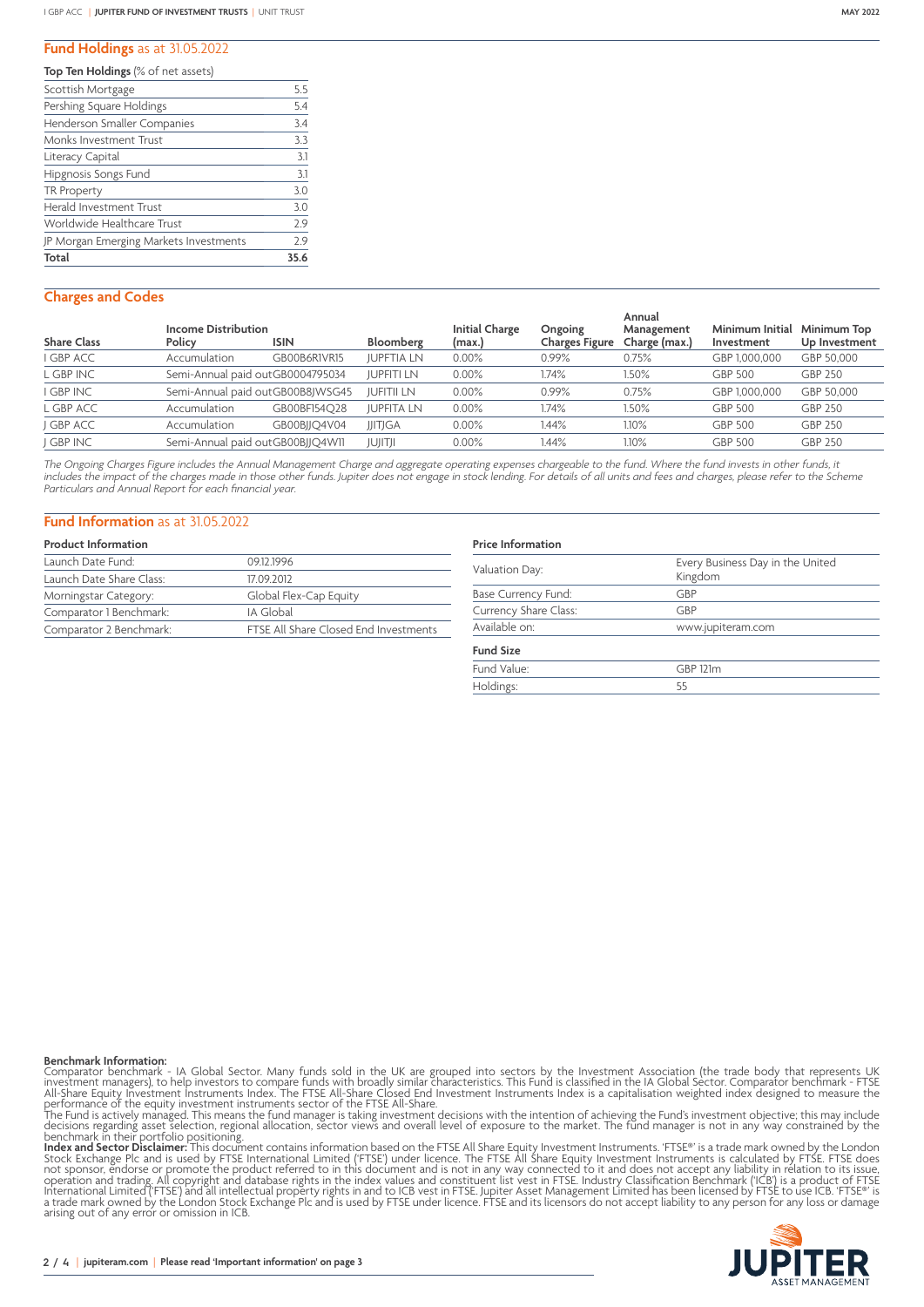**Contact:** Jupiter Unit Trust Managers Limited **Telephone:** 08005614000 **Email:** enquiries@jupiteronline.co.uk **www.jupiteram.com**

**Important information:** We recommend you discuss any investment decisions with a financial adviser, particularly if you are unsure whether an investment is suitable.<br>Jupiter is unable to provide investment advice. Initial